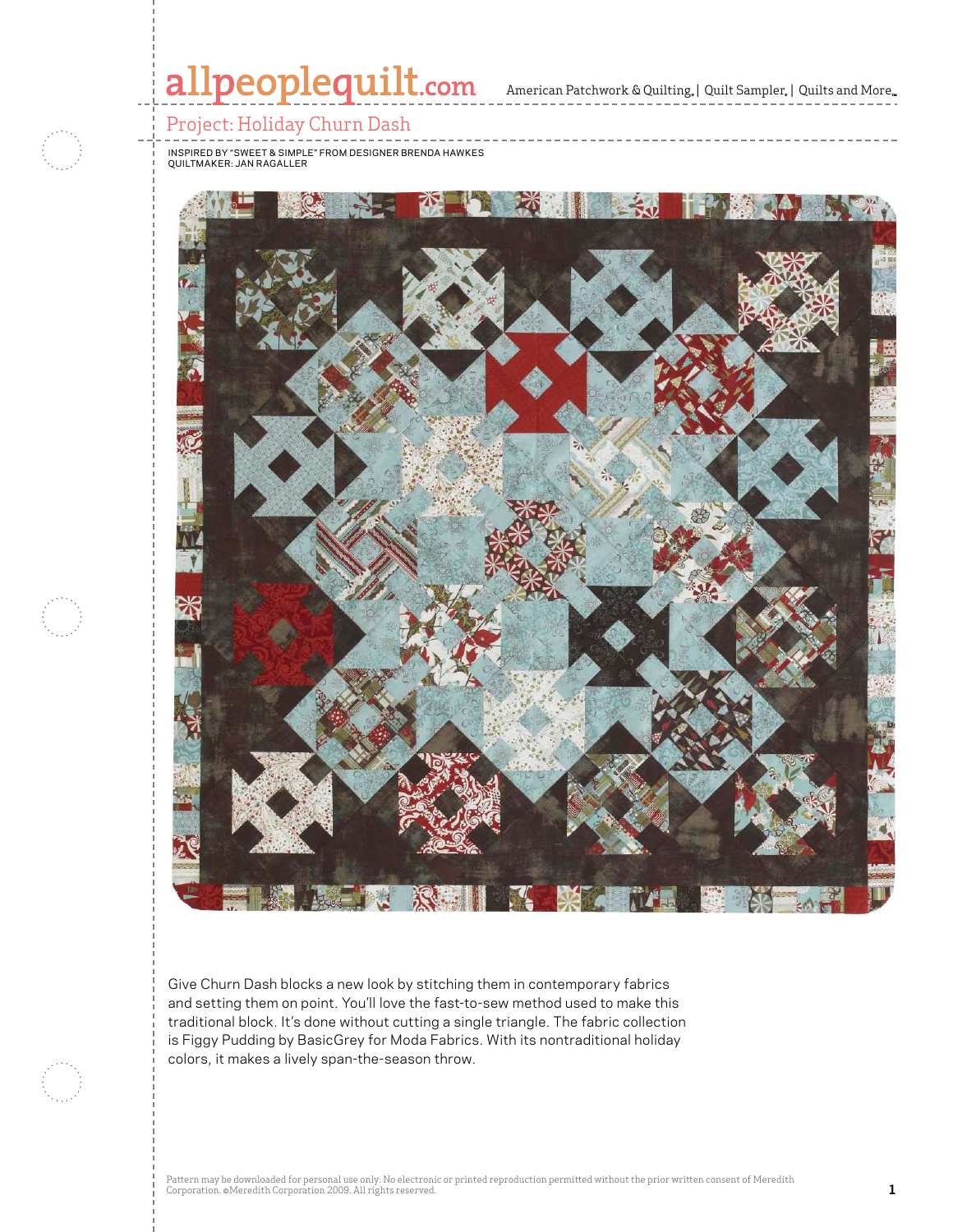# allpeoplequilt.com

Project: Holiday Churn Dash



#### Materials

- 25-9×22" pieces (fat eighths) assorted prints in aqua, red, green, and brown (blocks, border)
- <sup>1</sup> 1% yards mottled brown (blocks, setting and corner triangles, binding)
- **34** yard total assorted aqua prints (blocks)
- **3 yards backing fabric**
- **•**  52" square batting

#### Finished quilt: 451⁄2" square Finished block: 71⁄2" square

Quantities are for 44/45"-wide, 100% cotton fabrics. Measurements include <sup>1/4</sup> seam allowances. Sew with right sides together unless otherwise stated.

### Cut Fabrics

Cut pieces in the following order. The Corner Cutting Pattern template is on *page 5*.

**From** *each* **assorted print in aqua, red, green, and brown, cut:**

- **•**  1—2×9" strip
- **•** 2-3% squares

**From remaining assorted aqua, red, green, and brown prints, cut:**

**•**  116—2" squares

**From mottled brown, cut:**

- <sup>1</sup> 3-11% squares, cutting each diagonally twice in an X for 12 setting triangles total
- 2-6<sup>1</sup>⁄4" squares, cutting each in half diagonally for 4 corner triangles total
- Enough 2½"-wide bias strips to total 200" for binding
- **•**  12—2×9" strips
- **•** 24–3% squares
- **•**  12—2" squares
- **From assorted aqua prints, cut:**
- **•**  13—2×9" strips
- **•** 26–3% squares
- **•**  13—2" squares

## Assemble Blocks

- **1.** For one block, gather a set of matching assorted print pieces (two 3 $\%$ " squares and one 2 $\times$ 9" strip) and a set of mottled brown pieces (two 37 ⁄8" squares, one 2×9" strip, and one 2" square).
- **2.** Use a white or yellow pencil to mark a diagonal line on wrong side of each mottled brown 3 $\mathcal{V}_{\mathbf{8}}$ " square.
- **3.** Referring to Diagram 1, layer a marked mottled brown 37 ⁄8" square atop each assorted print 37 ⁄8" square. Sew each pair together with two seams, stitching 1/4" on each side of drawn line. Cut each pair apart on drawn line to make two triangle units. Press each triangle unit open, pressing seam toward print fabric, to make four triangle-squares total.
- 4. Join a mottled brown  $2\times9"$ strip and a print 2×9" strip to make a strip set (Diagram 2). Press seam toward print fabric. Cut strip set into four 2"-wide segments.
- **5.** Referring to Diagram 3, lay out triangle-squares, 2"-wide segments, and mottled brown 2" square in three rows. Sew together pieces in each row. Press seams toward 2"-wide segments. Join rows to make a Churn Dash block. Press seams in one direction. The block should be 8" square including seam allowances.
- 6. Repeat steps 1-5 to make 12 brown Churn Dash blocks total.

**7.** Repeat steps 1-5, substituting aqua pieces for the mottled brown pieces, to make 13 aqua Churn Dash blocks total (Diagram 4).

## Assemble Quilt Center

- 1. Referring to Quilt Assembly Diagram for placement, lay out blocks and mottled brown setting triangles in diagonal rows.
- 2. Sew together pieces in each row. Press seams in one direction, alternating direction with each row. Join rows. Press seams in one direction.
- **3.** Add mottled brown corner triangles to make quilt center. Press seams toward corner triangles. Trim quilt center to 42<sup>1</sup>/<sub>2</sub>" square including seam allowances.

## Assemble and Add Border

- **1.** Sew together 28 assorted print 2" squares to make a short border strip. Press seams in one direction. The short border strip should be 2x42<sup>1</sup>/<sub>2</sub>" including seam allowances. Repeat to make a second short border strip.
- 2. Sew together 30 assorted print 2" squares to make a long border strip. Press seams in one direction. The long border strip should be  $2\times45\frac{1}{2}$ " including seam allowances. Repeat to make a second long border strip.
- **3.** Sew short border strips to opposite edges of quilt center. Add long border strips to remaining edges to complete quilt top. Press all seams toward quilt center.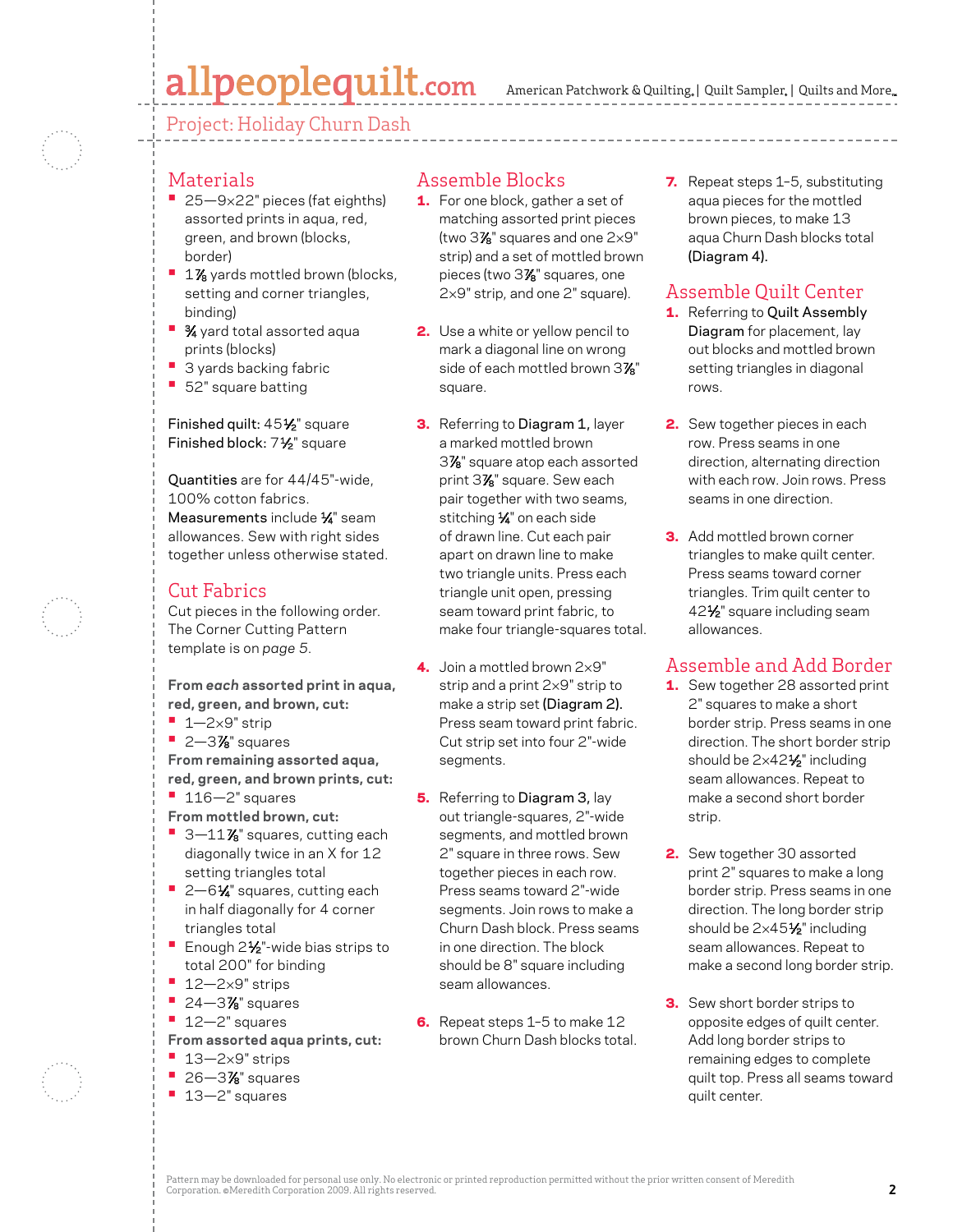# allpeoplequilt.com American Patchwork & Quilting, | Quilt Sampler, | Quilts and More..

## Project: Holiday Churn Dash



#### Finish Quilt

- 1. Layer quilt top, batting, and backing; baste.
- 2. Quilt as desired.
- **3.** Using Corner Cutting Pattern, trace a curve at each corner of quilt top (Diagram 5). Trim excess fabric and batting along marked curves.
- 4. Bind with mottled brown bias binding strips.



DIAGRAM 1

\_\_\_\_\_\_\_\_\_\_\_\_\_\_\_\_\_\_\_\_\_\_





DIAGRAM 3



DIAGRAM 4



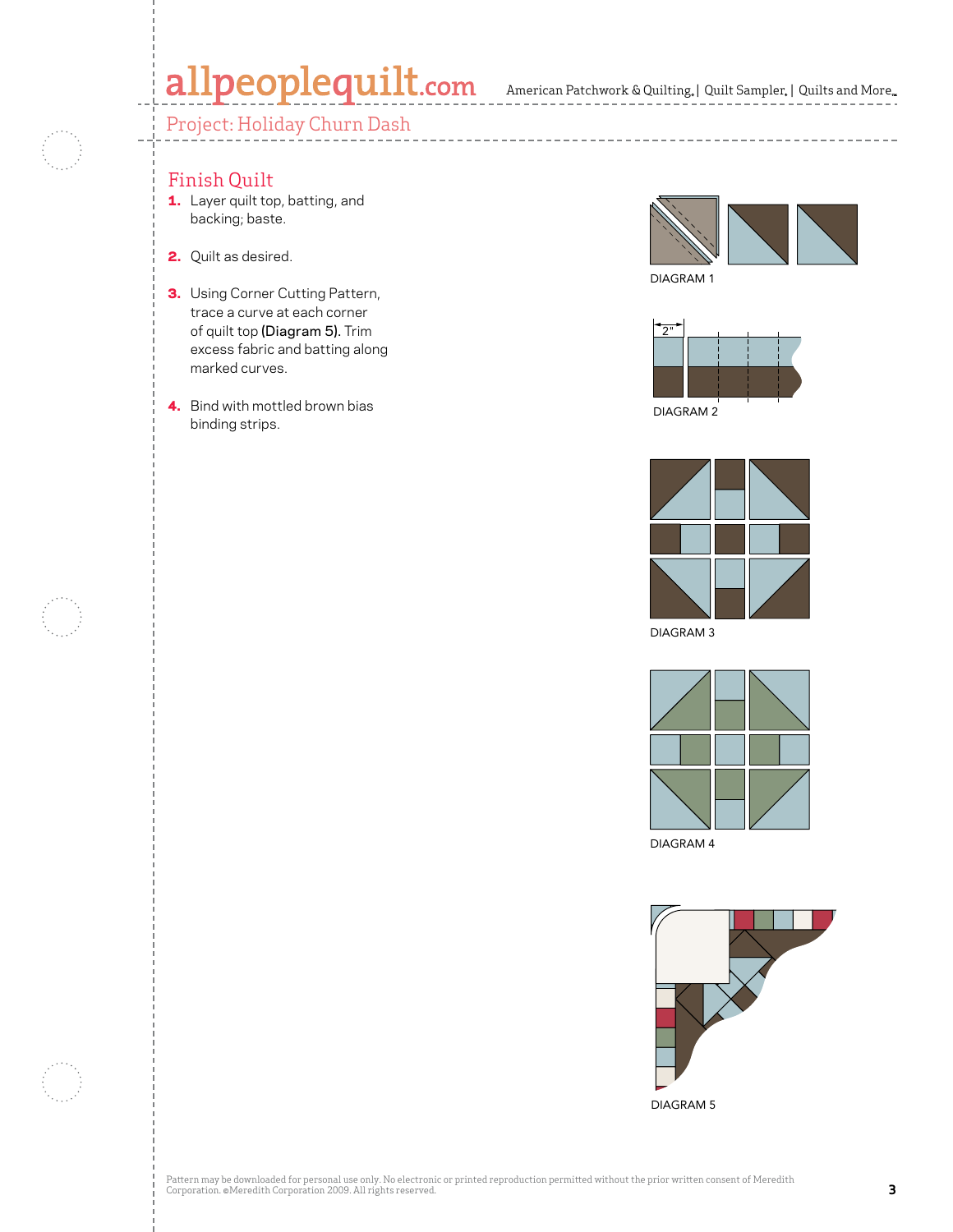# allpeoplequilt.com<br>American Patchwork & Quilting, | Quilt Sampler, | Quilts and More..

Project: Holiday Churn Dash

- 3

-------------------------



QUILT ASSEMBLY DIAGRAM